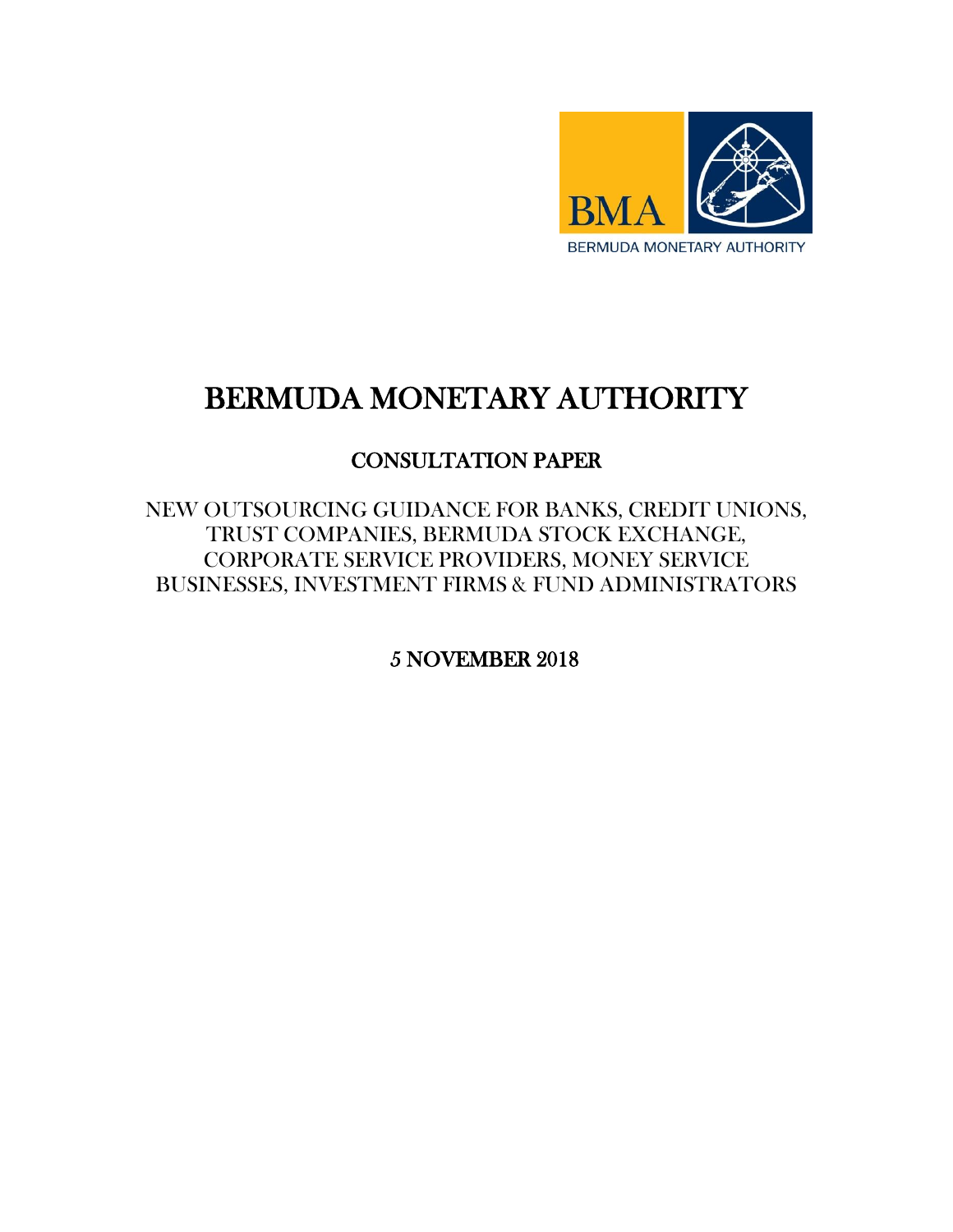#### **TABLE OF CONTENTS**

#### **I. EXECUTIVE SUMMARY 1**

### **II. PROPOSED GUIDANCE 5**

*Licenced entities subject to this proposed new guidance and other interested parties are invited to submit their views on the proposals set out in this paper. Comments should be sent to the Authority and addressed to [outsourcing@bma.bm](mailto:outsourcing@bma.bm) no later than 4 January 2019.*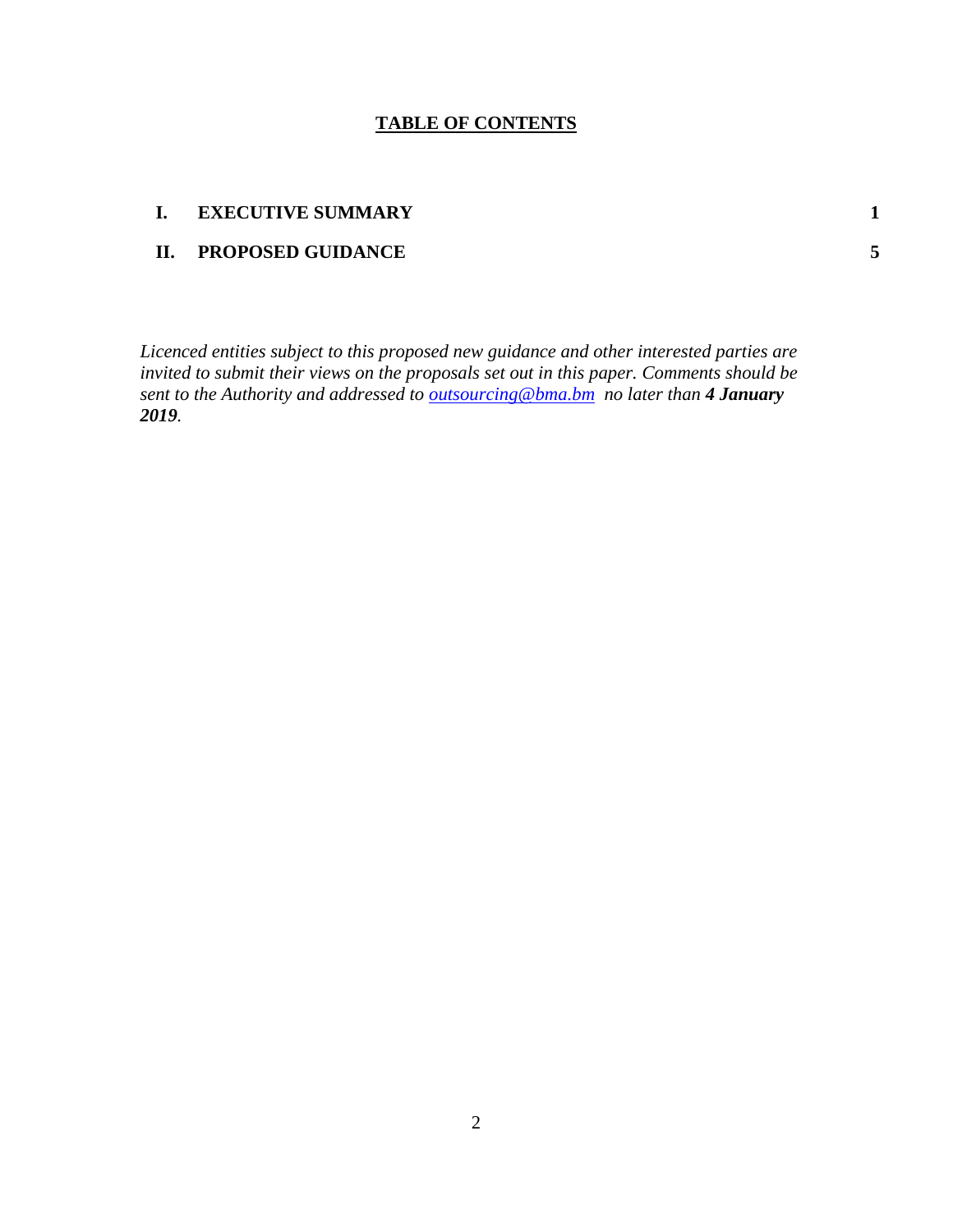#### **I. EXECUTIVE SUMMARY**

1. The purpose of this paper is to consult on new guidance the Bermuda Monetary Authority (the Authority or BMA) proposes to introduce on 1 January 2020, on the evaluation, management and monitoring of risks from the outsourcing of activities by licenced entities in Bermuda to third-party service providers. The new proposed guidance is set out in Section II of this paper.

#### **Scope of new guidance**

- 2. This guidance will apply to a Relevant Licenced Entity (RLE), which is defined in the guidance as any Bank, Credit Union, Trust Company, Corporate Service Provider, Money Service Business, Investment Business or Fund Administrator licenced by the Bermuda Monetary Authority. This guidance will also apply to the Bermuda Stock Exchange.
- 3. The guidance will apply to outsourcing of activities by an RLE to a third-party service provider. The third-party service provider is defined in this guidance as covering both external outsourcing service providers, as well as outsourcing to service providers who are part of the RLE's own corporate group. Therefore, this consultation paper will also be of interest to those entities that are outsourcing service providers to RLEs in Bermuda.
- 4. This guidance will apply to all outsourcing arrangements except those explicitly covered by guidance notes 5.149 to 5.174 for Anti-Money Laundering/Anti-Terrorist Financing (AML/ATF) Regulated Financial Institutions on AML/ATF published in September 2016. In developing this new prudential guidance, the Authority has had regard for the AML guidance notes so that licenced entities subject to both sets of guidance should be broadly able to implement one set of policies and procedures that comply with both AML and Prudential guidance.
- 5. The guidance is applicable to all outsourcing. However, specific focus will be on what is defined in the guidance as 'material outsourcing' where prior approval from the Authority will be required before an RLE enters into such an agreement. A material outsourcing for the purposes of this guidance is the outsourcing of critical activities or services as deemed by the senior management of the RLE to a thirdparty. For the purposes of this guidance and activity, service of function is regarded as critical if a defect or failure in its performance would cause or materially impair continuing regulatory compliance of the firm, the reputation or financial performance of the firm.

#### **Why propose new guidance now?**

6. Over the last three years, the Authority has seen a general increase in the use of outsourcing by RLEs in Bermuda. This trend is likely to continue going forward.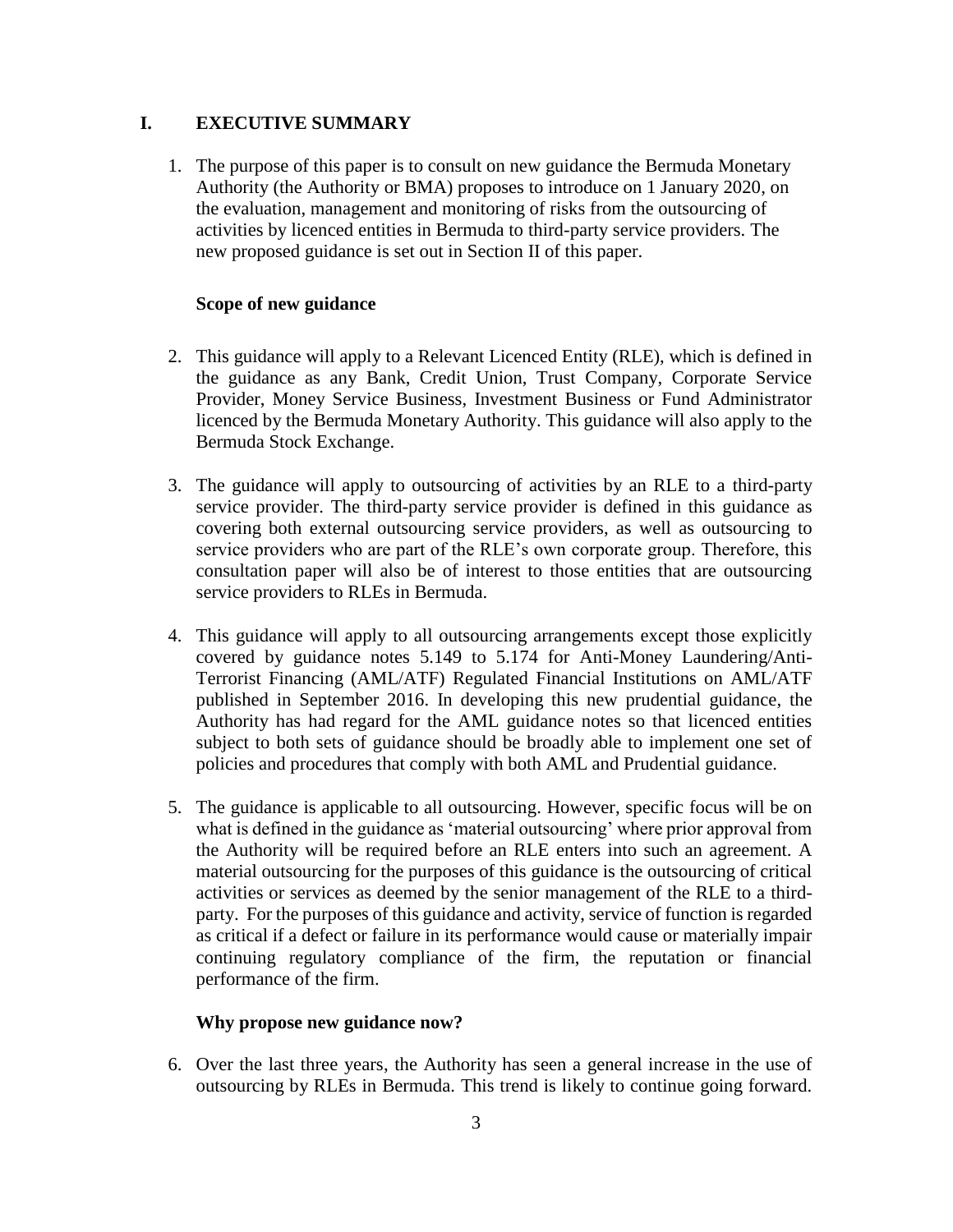At the same time, albeit with some exceptions, our experience, based on outcomes from on-site inspections, is that management of RLEs need to increase their focus in this area to ensure risks from outsourcing are always appropriately managed. It is for these reasons that the Authority believes now is an appropriate time to commence consultation on introducing this new guidance.

#### **What does the guidance contain?**

- 7. The guidance covers our general expectations regarding the policies and procedures that management of RLEs should have in place to manage risk from all outsourcing. It will require RLEs to review their existing outsourcing policies and procedures to ensure compliance with this new guidance. In particular, it will require RLEs to have policies and procedures that: establish the RLE's risk appetite for outsourcing; define what constitutes a material outsourcing for that specific RLE; and that covers the four stages of outsourcing starting with the decision to outsource, deciding the appropriate service provider, deciding the contractual terms and conditions, and finally, the ongoing monitoring of the outsourcing post contract signing.
- 8. Additionally, it requires all RLEs, where it is deemed by an RLE's management, that the activity to be outsourced is a material outsourcing to obtain prior approval from the Authority before entering into these agreements.

#### **Link to Authority's existing legislation**

9. Non-compliance with the guidance would be deemed by the Authority as casting serious doubt on an RLE's compliance with requirements in the relevant Acts to conduct its business in a prudent manner, and with integrity and skill. On this basis, no amendments to existing legislation are required to implement this guidance.

#### **Process undertaken by the Authority in developing this guidance**

10. In developing this guidance, the Authority has benchmarked it for consistency, relevance and proportionality against those outsourcing rules and guidance in operation in Singapore, Jersey, Guernsey and the United Kingdom. Additionally, the Authority pre-consulted with a number of RLEs in various sectors and their feedback has been incorporated into the final proposed guidance set out in Section II below.

#### **Feedback on proposed guidance**

11. Licenced entities subject to this proposed new guidance and other interested parties are invited to submit their views on the proposals set out in this paper. Comments should be sent to the Authority and addressed to *[outsourcing@bma.bm](mailto:outsourcing@bma.bm)* no later than **4 January 2019.**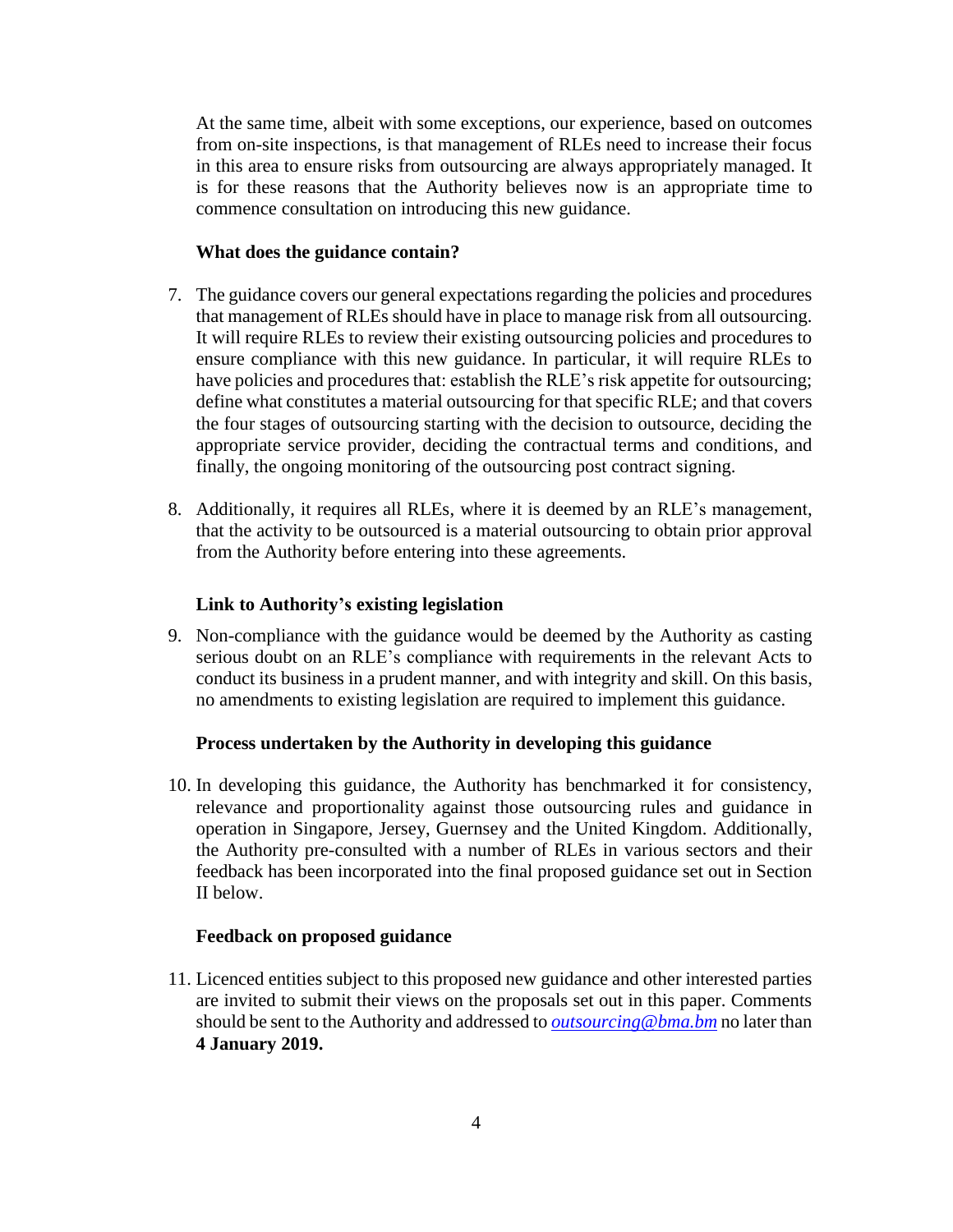#### **SECTION II – PROPOSED GUIDANCE**

#### **Application of this guidance**

- 1. This paper contains new guidance applicable to Banks, Deposit Companies, the Bermuda Stock Exchange, Corporate Service Providers, Trust Companies, Money Service Businesses, Investment Businesses, Fund Administrators and the Credit Union licenced by the Bermuda Monetary Authority. It requires these licenced entities to have in place adequate policies and procedures to manage and monitor existing activities that have been outsourced, as well as to assess the risks arising from outsourcing new activities. For the purposes of this guidance, those entities within the scope outlined will be defined as 'Relevant Licenced Entity' (RLE). This paper replaces existing guidance on outsourcing for Banks and Deposit Companies published in May 2007.
- 2. This guidance applies to all outsourcing arrangements except those explicitly covered by guidance notes 5.149 to 5.174 inclusive contained in 'Guidance Notes for AML-ATF Regulated Financial Institutions on AML and ATF 2016 (BMA) Notice 2016'.
- 3. Subject to paragraph 2 above, this guidance is applicable to all outsourcing of activities by RLEs. Specific focus, though will be on any 'material outsourcing' undertaken by RLEs. A material outsourcing is one where the activity being outsourced is deemed by the senior management of an RLE to be a critical activity. For the purposes of this guidance, an activity is regarded as critical if a defect or failure in its performance would cause or materially impair continuing regulatory compliance, and the reputation and /or financial performance of that RLE.

#### **Implementation of new guidance and timeline for submission of prior approvals/ CEO attestations**

- 4. This guidance will come into force from 1 January 2020. Where it is the case that having reviewed this guidance the senior management of an RLE identify an existing outsourcing that constitutes a material outsourcing, they will either:
	- have to seek prior approval for this outsourcing from the Authority prior to implementation of this guidance; or
	- the CEO of the RLE can write to the Authority formally attesting that the existing material outsourcing complies with all aspects of this new guidance. This attestation will subsequently be verified through the Authority's ongoing supervisory programme post guidance implementation.
- 5. In cases where the prior approval route for an existing outsourcing is followed the RLE will need to submit a complete application for each outsourcing it deems to constitute a material outsourcing to the Authority for approval no later than 30 August 2019. The need for these RLE submissions to be complete and comprehensive in terms of demonstrating compliance with this guidance cannot be over-emphasised. This is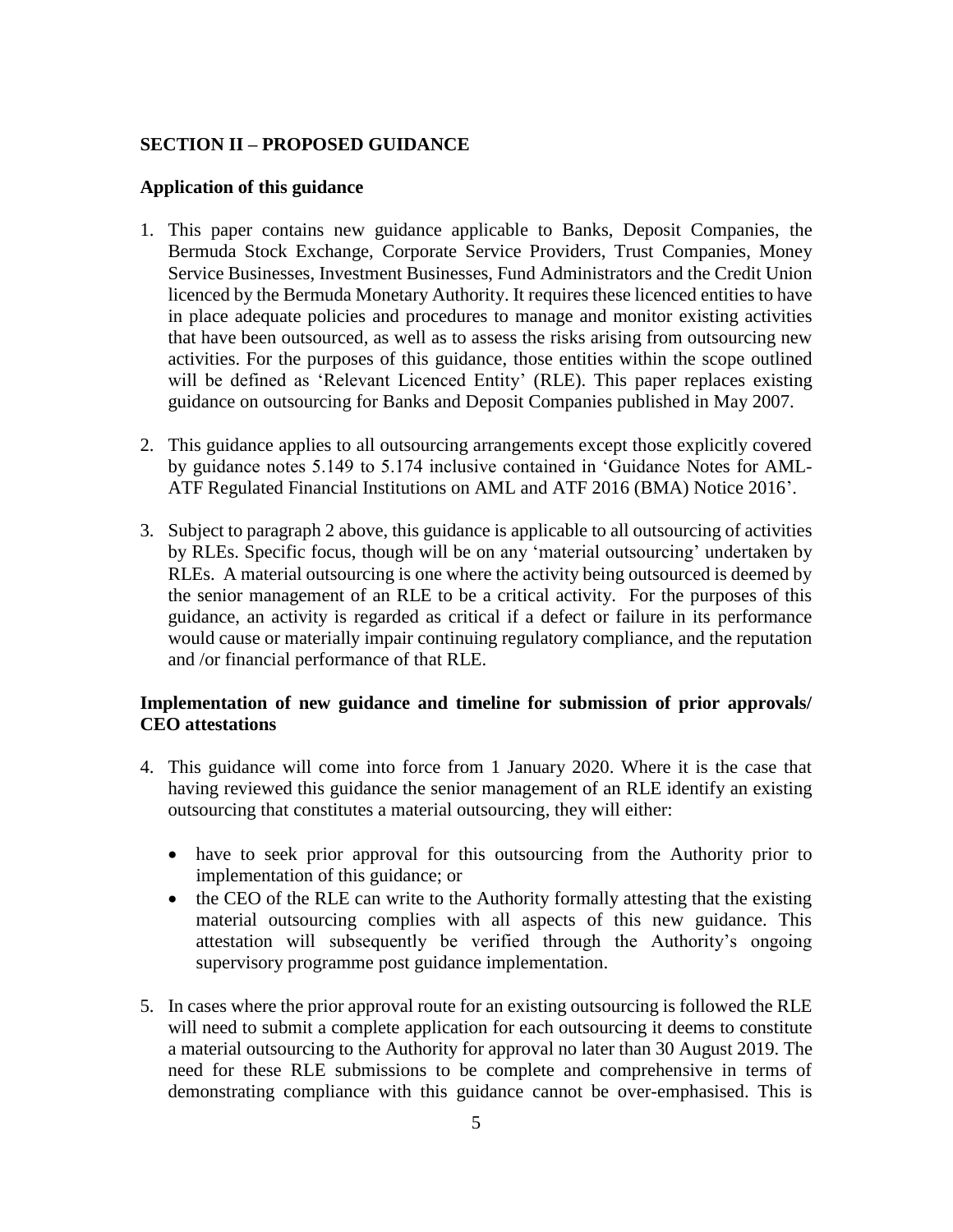because the Authority will review all submissions when first submitted and if any are deemed to be incomplete submissions these will be returned to the RLE. At this point the pre-approval route will no longer be available for that outsourcing and the RLE will need to utilise the CEO attestation route instead.

6. Where the attestation route is being utilised, an attestation for each outsourcing deemed to be material by the management of the RLE will need to be provided to the Authority no later than 23 December 2019.

#### **Definitions for the purpose of this guidance**

7. For the purposes of this guidance, the following is meant by:

**Relevant Licenced Entity (RLE):** a Bank, Credit Union, Trust Company, Corporate Service Provider, Bermuda Stock Exchange, Money Services Business, Investment Business or Fund Administrator licenced by the Bermuda Monetary Authority.

**Outsourcing**: an arrangement in which the RLE uses a third-party (the outsourcing service provider) to perform activities on an ongoing basis that are integral to the provision of services by the RLE itself that would otherwise be undertaken by that licenced entity.

**Activities**: a general term covering individual activities, an entire service or a complete function that has been outsourced.

**Purchased services not deemed to be outsourcing**: Purchased services deemed not to be outsourcing are:

- 1) The provision to the RLE of services which do not form part of the services and activities provided by that RLE itself. This would include, but is not limited to:
	- the supply of external advisory services to the RLE that do not form part of the services and activities of the RLE;
	- provision of external legal advice to the RLE;
	- the provision of external training of staff; and
	- the external security, management and maintenance of an RLE's premises and personnel.

With regard to (1) if a trust company acting as trustee arranges the supply of investment management services to a trust, this could fall within this definition depending on individual circumstances. This activity would generally not be deemed to be outsourcing by a trust company acting as an individual trustee except in cases where the trust company held itself out as providing investment management services as part of its individual trustee service. However, if the ongoing monitoring of the performance of the investment management company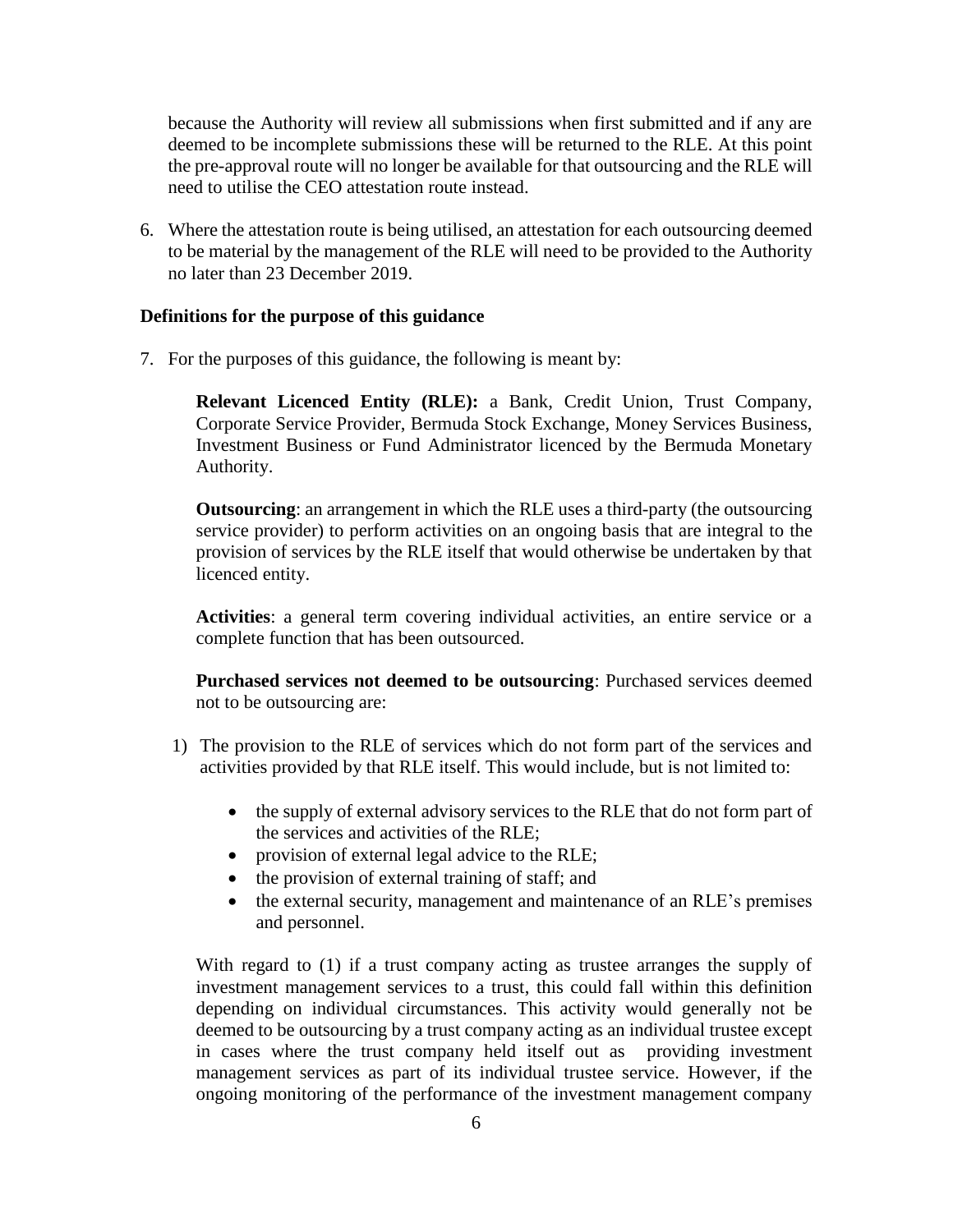providing these services to the trust is outsourced by the trust company acting as trustee to another third-party provider, this would constitute an outsourcing.

2) The provision of standardised services such as office equipment, stationary or photocopying servicing.

**Outsourcing service provider:** a third-party legal entity that provides a service to the RLE. This third-party entity may be licenced or not and may be an affiliated entity within the RLE's own corporate group or an entity that is external to the RLE's group.

**Sub-contracting/sub-outsourcing /chain outsourcing:** means an arrangement where an outsourcing service provider which has an outsourcing arrangement with a RLE to perform an activity, then sub-contracts the provision of all or part of that activity to other service providers.

**Outsourcing agreement**: means a written agreement setting out the contractual terms and conditions governing relationships, obligations, responsibilities, rights and expectations of the contracting parties in an outsourcing arrangement. This term would also cover performance agreements set out in Service Level Agreements (SLAs) between the contracting parties.

**Material outsourcing:** an outsourcing arrangement where critical activities as determined by senior management of the RLE have been outsourced to a thirdparty.

**Critical activities:** an activity is regarded as critical if a defect or failure in the provision or performance of that activity would materially impact a licenced entity's:

- business operations, reputation or financial performance; or
- ability to manage risk; or
- compliance with all applicable laws and regulations.

#### **General guidance**

#### **Management responsibilities**

- 8. An RLE's management should have in place policy and procedures for the management of outsourcing that includes:
	- a. The risk appetite for outsourcing activities and what activities constitute outsourcing at the RLE;
	- b. Criteria for determining what constitutes a material outsourcing at the RLE;
	- c. The evaluation process as to whether and how an activity should be outsourced;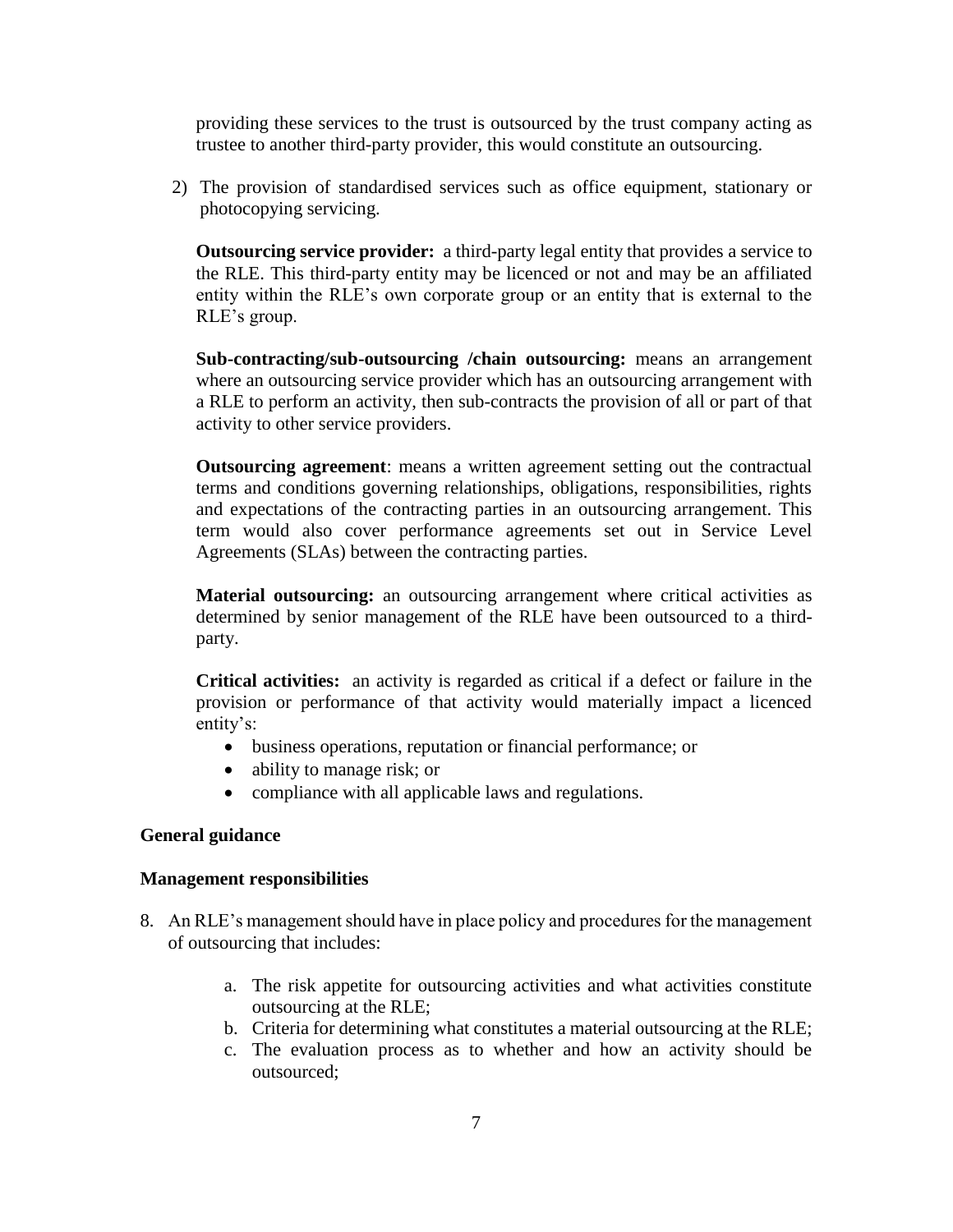- d. The due diligence to be undertaken in selecting an appropriate service provider;
- e. The structure and content of the outsourcing arrangement between RLE and service provider. Outsourcing relationships should be governed by written agreements that clearly detail all material elements of that arrangement; and
- f. The ongoing management and monitoring of outsourcing arrangements post-implementation.
- 9. With regard to 8) above, management of the RLE are reminded that while activities can be outsourced, responsibility for those outsourcing activities remains with management. RLE management should always ensure that an outsourcing arrangement in no way impedes the RLE's obligations to customers and regulators.
- 10. With regard to 8 a. and b. above, defining what constitutes outsourcing and then material outsourcing by management in each RLE will be essential in developing a credible risk-based approach to managing outsourcing risk. Not all activities outsourced will be critical activities, therefore, management will need to determine the factors that should be used when determining what activities are critical and what are not. For example, if the delivery of an activity that has been outsourced is time critical, then defining criticality on the basis of how long a service is not available before it damages reputation, causes a regulatory breach or incurs material financial penalties could be the appropriate metric for determining the criticality in this case. Whatever metrics are used to determine materiality, these will need to be formalised, and be clearly articulated in the RLE's policy and procedures with senior management able to explain why these specific metrics were chosen.
- 11. With regard to 8 e. and f. above, where the activity being outsourced is deemed by management of the RLE not to be a critical activity, the implementation of this guidance can be applied proportionally to the risk that a failure in the delivery of that outsourced service would pose to the RLE from a financial, regulatory and reputational perspective. The RLE though will need to be able to explain the rationale behind why it is appropriate and proportionate not to fully apply all the guidelines.

#### **Provision of innovative technologies of outsourcing service providers**

- 12. Senior management will also need to consider whether the provision of innovative technology supporting its business (including but not limited to Artificial Intelligence, Distributed Ledger Technology or cloud services) by a third-party constitutes an outsourcing and, if so, whether that constitutes a material outsourcing. The risks arising from the provision of these innovative technologies by a third-party to the RLE will be similar to other types of outsourcing. Where senior management does consider the supply of these innovative technologies to constitute outsourcing, then these guidelines apply.
- 13. Set out below is proposed guidance relating to each stage of the outsourcing process starting with risk evaluation prior to outsourcing.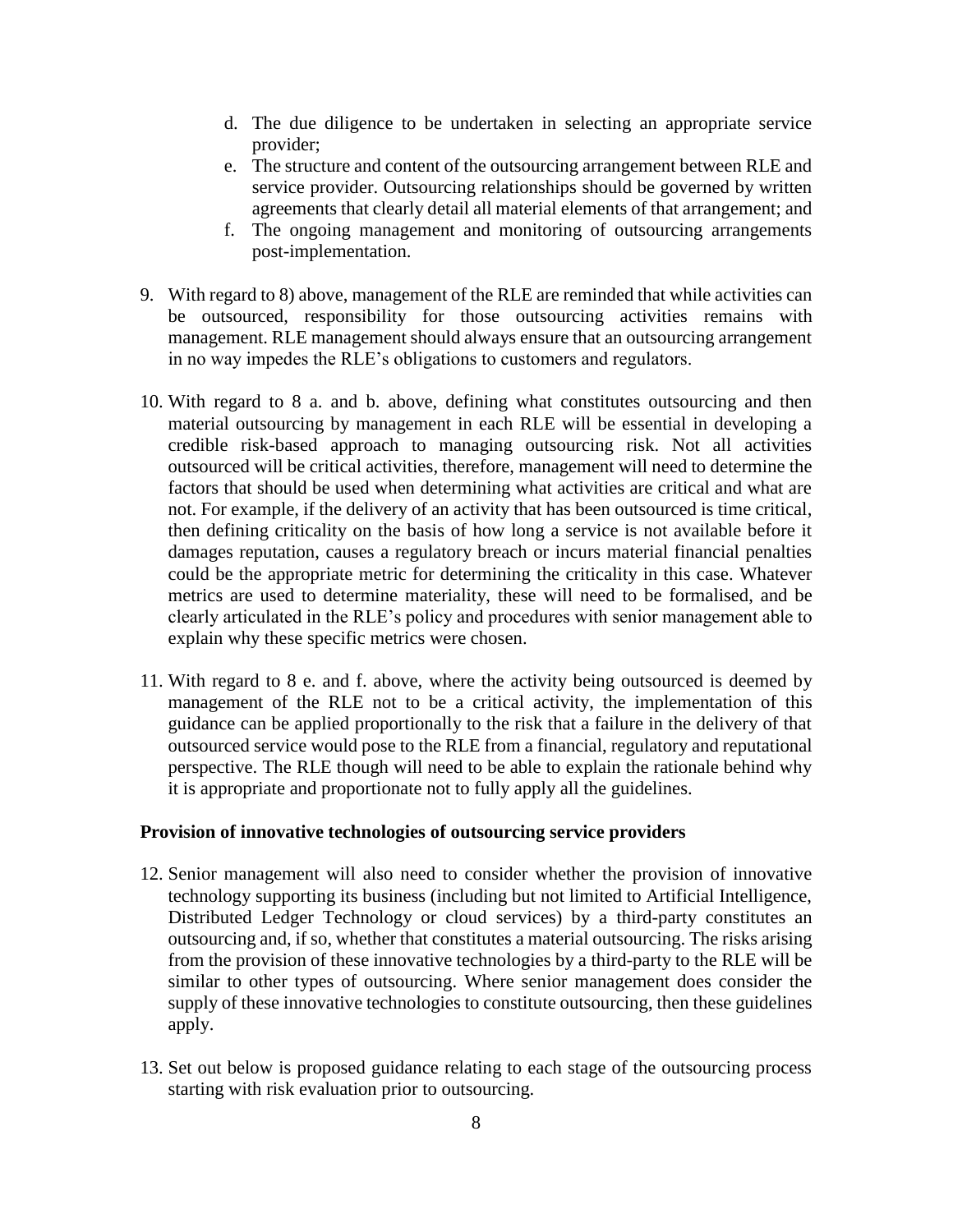#### **Risk evaluation**

- 14. The Authority will expect to see clear evidence of a risk evaluation process having been undertaken by the RLE prior to entering into an outsourcing arrangement that clearly articulates the rationale as to why the outsourcing option was/is being pursued. This evaluation will need to set out the benefits of the outsourcing and how any risks arising from it are to be mitigated/managed. There will be specific focus on this risk evaluation by the Authority in cases where:
- A material outsourcing is being contemplated or re-negotiated;
- Multiple activities are to be/have been outsourced to a single service provider due to the heightened concentration risk this exposes the RLE to; or
- Activities are to be/have been outsourced and post-outsourcing, there is/will be little or no realistic ability to transfer those activities back so they can be delivered by the licenced entity itself in a reasonable time period. The Authority accepts that in some cases it may not be commercially or operationally possible to transfer an outsourcing back to the RLE in a reasonable time period and to do so may actually increase operational risk not reduce it. Where this is the case, the complete reliance for the provision of this activity of the service provider poses a significant extra risk to the RLE. In these cases the Authority will:
	- o Expect the RLE's risk evaluation assessment to clearly articulate why the benefits still outweigh the risks of pursuing this outsourcing option;
	- o Focus on the due diligence undertaken by the RLE as to the robustness and resilience of the service provider's Business Continuity Plans and Disaster Recovery Plans;
	- o Require more regular testing of these contingency plans at the service provider than for outsourcing where the service can be easily transferred back to the RLE. This increased frequency of testing to be explicitly included in the written agreement;
	- o Require more intense monitoring of the performance of the service provider by the RLE than for outsourcing where the service can be easily transferred back to the RLE. This increased monitoring is to be explicitly included in the written agreement;
	- o Require, as part of the written agreement, the service provider to immediately disclose to the RLE at the point when it first becomes aware of any legal, operational, technological, financial, resource or regulatory adverse development that may affect the service provider's ability to provide the outsourced activity;
	- o Require the development by the RLE of more detailed contingency plans that could be utilised in the event that the service provider is unable to provide the outsourced activity. In this case, the contingency plan would relate to the ability to transfer the activity to other service providers in the same jurisdiction in a timely manner;
	- o Activities are outsourced to service providers outside Bermuda due to the increased cross-border and timing risks these pose; or
	- o All of the above are present.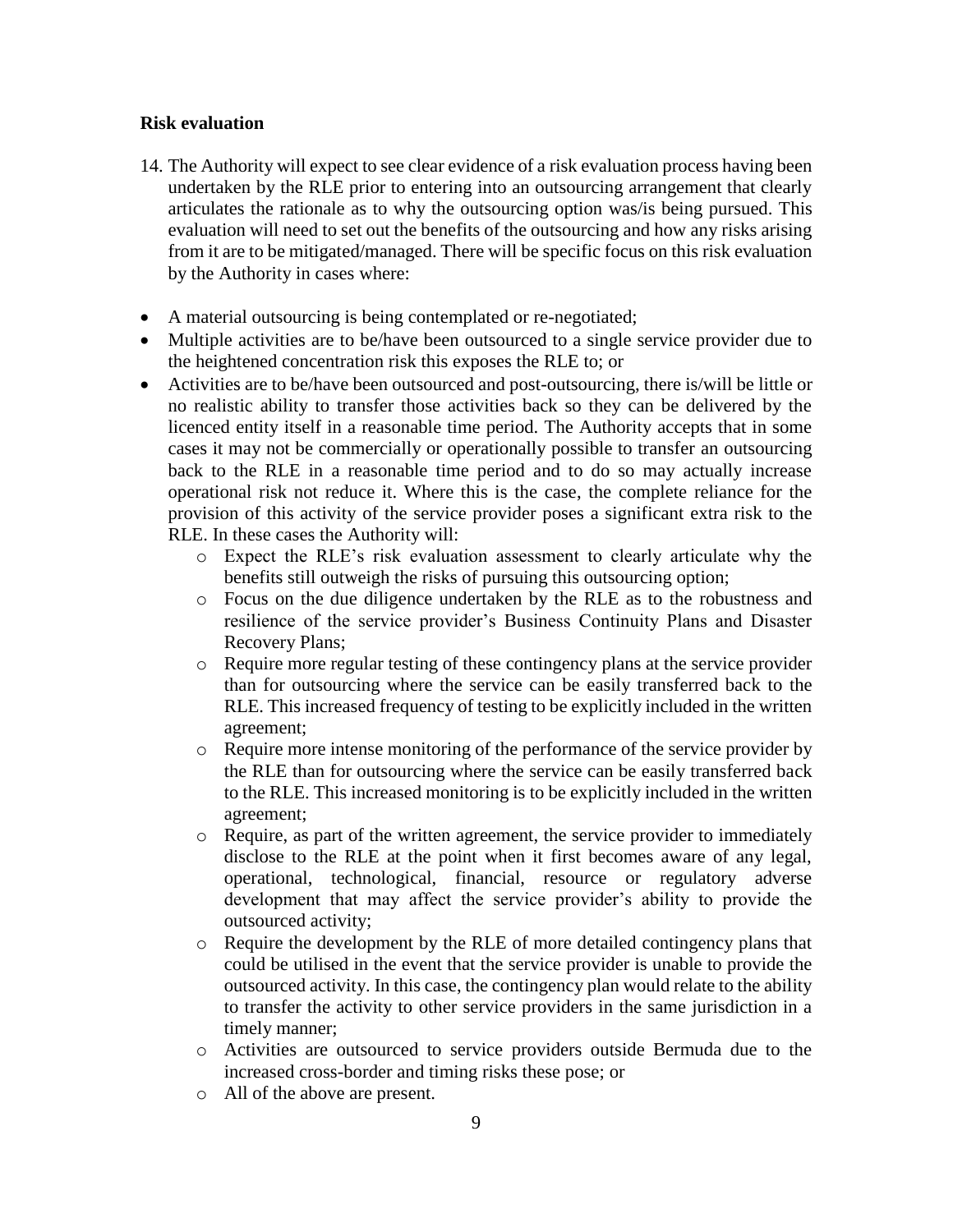15. Once the risk evaluation process has determined that outsourcing is the preferred option for an activity, the next stage will be due diligence on the service provider.

#### **Due diligence on the service provider**

- 16. An RLE considering an outsourcing arrangement should undertake due diligence on the service provider under consideration. This due diligence should include, but not be limited to evaluating that the service provider:
	- Has the quantity and quality of staff with the requisite skills and experience to effectively deliver the outsourced activities, as well as having any authorisations required by law to perform the outsourced activity reliably and professionally throughout the life of the outsourcing;
	- Has the relevant technology, cyber security, operational infrastructure, and financial capacity to undertake the outsourcing arrangement effectively and efficiently;
	- Has appropriate information and data security to protect any and all confidential information relating to the RLE and its clients;
	- Has an appropriate risk management framework and controls to ensure that the carrying out of the outsourced activity is properly supervised and any risks associated with the outsourcing are effectively managed;
	- Has appropriate Business Continuity Plans (BCP) and Disaster Recovery Plans (DRP) and can demonstrate to the RLE a successful track record of BCP and Disaster Recovery testing;
	- Will provide access to all documents and data relating to the outsourced activity to the RLE, its auditors and its competent authority, as well as access to the business premises of the outsourcing service provider.

Contingency plan(s) in the event this service provider was unable to provide the outsourced activity for any reason should be considered. For example, are there other service providers in the jurisdiction that could take on the outsourced activity in an emergency?

#### **The outsourcing agreement**

- 17. The RLE and the outsourcing service provider should execute a legally binding written agreement setting out the contractual terms and conditions governing relationships, obligations, responsibilities, rights and expectations of the contracting parties in the outsourcing arrangement.
- 18. The content of this written agreement should explicitly address any issues identified in the RLE's risk evaluation and due diligence of the service provider. While it will depend on the activity being outsourced, the Authority would expect the written agreement to: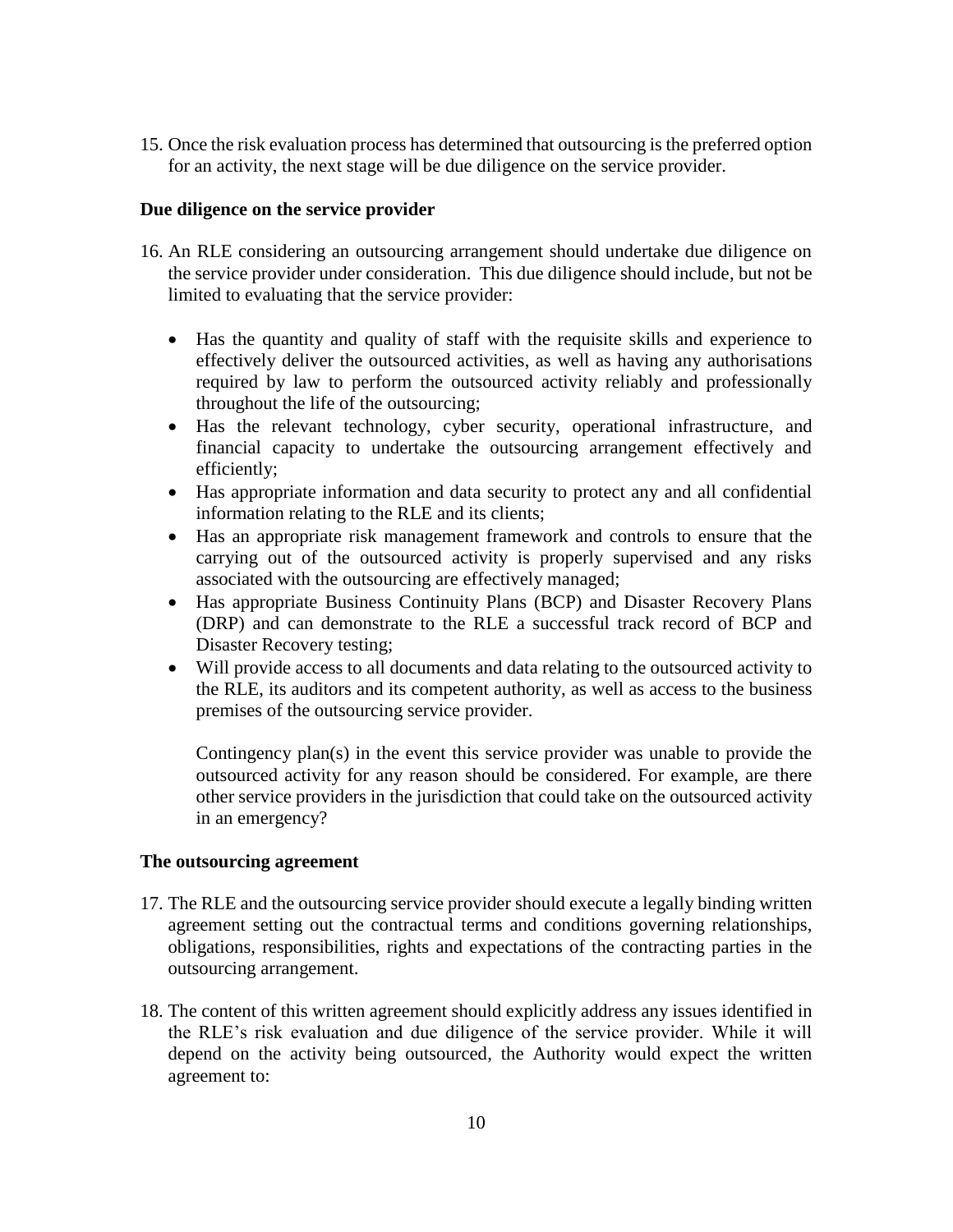- Specify the activities to be outsourced and laws/regulations applicable to the agreement;
- Specify the responsibilities of the RLE and service provider in the agreement;
- Specify the policies, procedures and controls to ensure the ongoing security and confidentiality of information provided by the RLE to the service provider;
- Impose an obligation on the service provider to comply with all relevant data protection and data privacy rules and regulations;
- Impose an obligation on the service provider to maintain appropriate risk management standards and internal controls through the life of the outsourcing;
- Impose an obligation on the service provider to provide regular updates on its financial soundness, and that it retains the human expertise, and technological and operational capacity to provide the contracted activities through the life of the outsourcing;
- Impose an adverse disclosure obligation on the service provider to immediately disclose to the RLE any legal, operational, technological, financial, resource or regulatory adverse development that **may** affect the service provider's ability to provide the outsourced activity on an on-going basis;
- Specify agreed quantitative and qualitative service level standards, and performance targets to be met by the service provider in performing this activity, and set out the method and frequency by which these quality standards and performance metrics will be monitored by the RLE through the life of the outsourcing;
- Specify the reporting and escalation process where performance standards are not met, and the dispute escalation and resolution process agreed by both parties;
- Impose an obligation on the service provider to:
	- o regularly update the RLE on the adequateness of its Business Continuity Plans (BCP) and Disaster Recovery Plans (DRP),
	- o update the RLE on any material changes in its BCP/DRP that would affect the provision of the RLE's activity; and
	- o undertake regular testing of its BCP/DRP (in conjunction with the RLE if requested) and to disclose the results of these tests to the RLE.
- Specify whether sub-contracting is allowed in the agreement, and the conditions and liabilities imposed on the service provider and the sub-contractor where this is allowed;
- Specify the triggers that would allow either party to terminate or exit early from the agreement; and
- Impose an obligation on the service provider to provide access to all documents and data relating to the outsourced activity to the RLE, its auditors and its competent authority, as well as provide access to the business premises of the outsourcing service provider for these parties if required.

#### **Ongoing monitoring of the outsourcing**

19. Post-contract signing, the Authority will expect the RLE to be able to demonstrate that it is monitoring all its outsourcing arrangements through the use of management